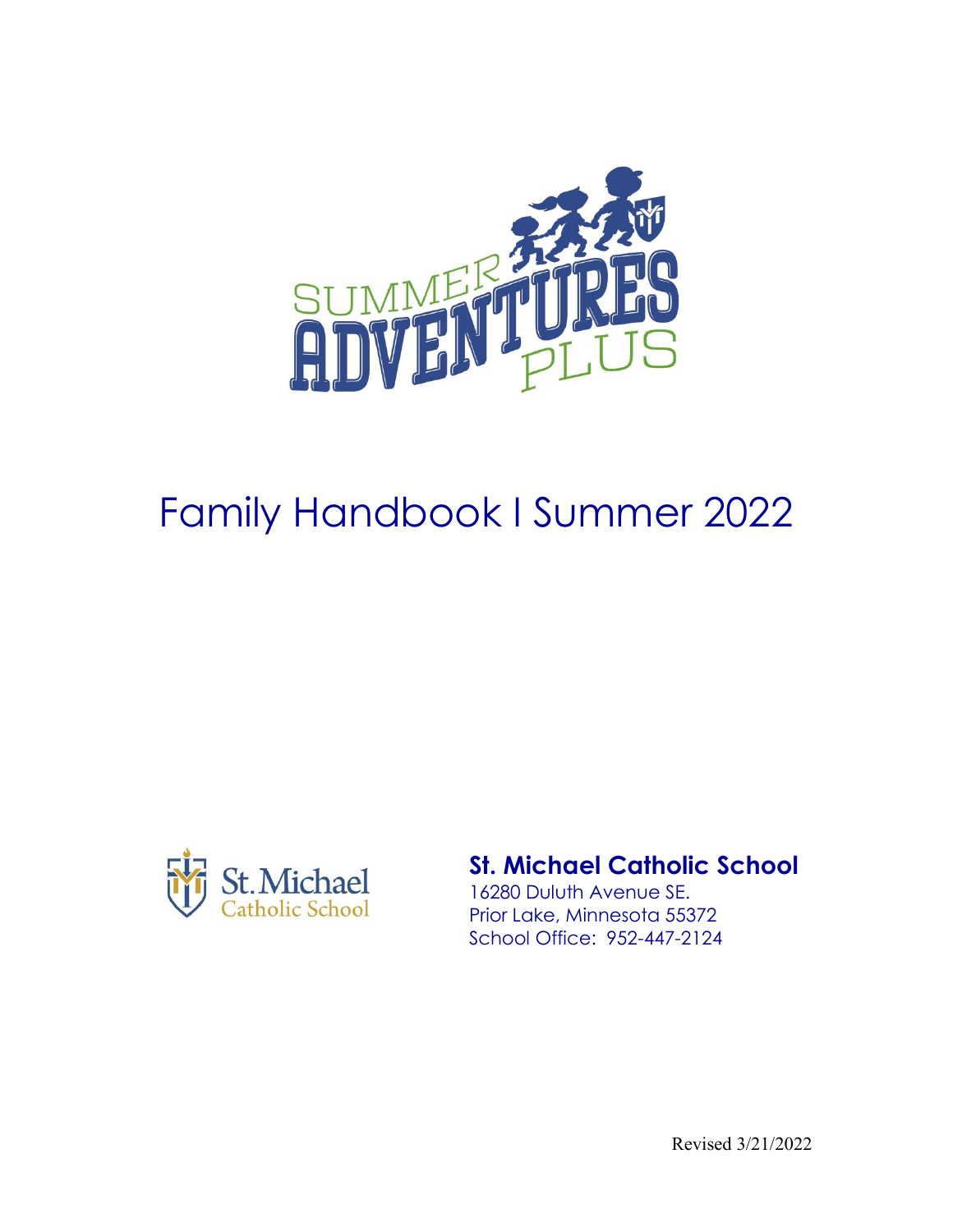# **Welcome**

Dear Parents/Guardians,

We are pleased to welcome your family to our 2022 St. Michael Catholic School Summer Adventures Plus Program (SAP).

Enclosed you will find our policies and procedures. Refer to this handbook throughout the summer to help answer questions that may arise, you are welcome to also talk directly to any staff member.

Besides placing emphasis on caring, respect, honesty and responsibility, our staff will focus on a program that cultivates self-esteem and conflict resolution skills. Your child will spend their summer in a program designed to provide him/her with a faith based atmosphere enriched with field trips, projects, community service, sports and organized special themed activities.

Thank you for choosing SAP for your childcare needs. We look forward to working with you to achieve a rewarding and memorable summer for your child/ren.

Sincerely, Julie Herbst Summer Adventures Plus Program Director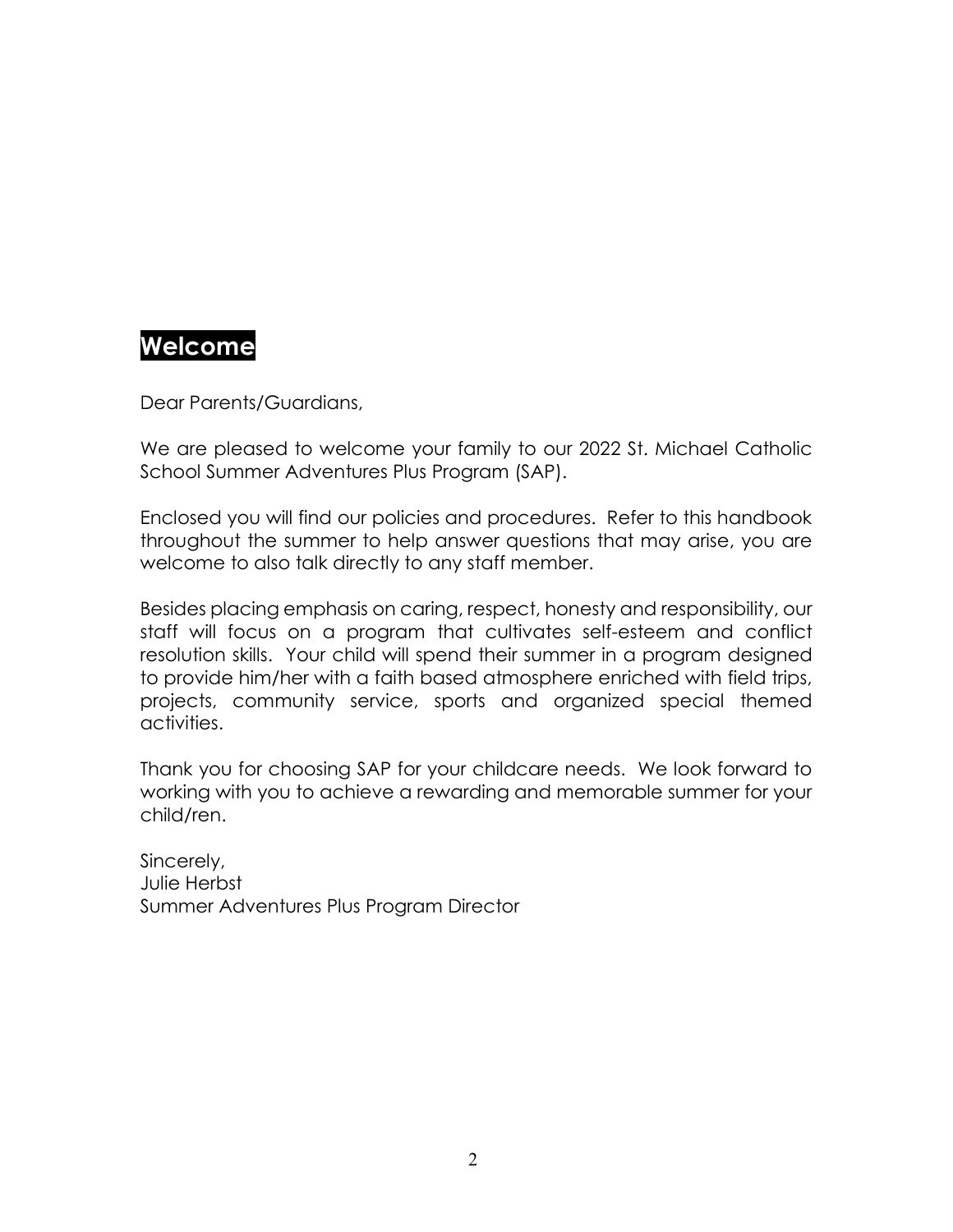# **MISSION**

Shaping disciples of Jesus by igniting the spiritual, academic and social growth within each child.

SAP offers parents and/or guardians a caring, safe, recreational and spiritual environment for their school aged children.

# **CONTACT INFORMATION**

Program Director: Julie Herbst Office: 952-447-2124 X191 Cell: 612-619-7484 Email: [herbst@saintmpl.org.](mailto:herbst@saintmpl.org)

# **PROGRAM INFORMATION**

SAP will follow the most current recommendations and guidelines from the Centers for Disease Control and Prevention (CDC), the Minnesota Department of Health (MDH), the federal OSHA standards and the American Academy of Pediatrics (AAP) relating to COVID-19.

## **Hours of Operation**

Monday through Friday. SAP reserves the right to close due to lack of enrollment.

Hours 8:00 – 4:00.

SAP will be open June 20– August 19.

• **PLEASE NOTE -** SAP will be closed the week of July 4 – July 8 for routine building maintenance.

## **Snack**

We provide water and a variety of healthy snacks that are included in the program fees. If your child has any dietary needs, please note them on the registration form. Your child is welcome to bring his/her own snack that can be eaten during snack time.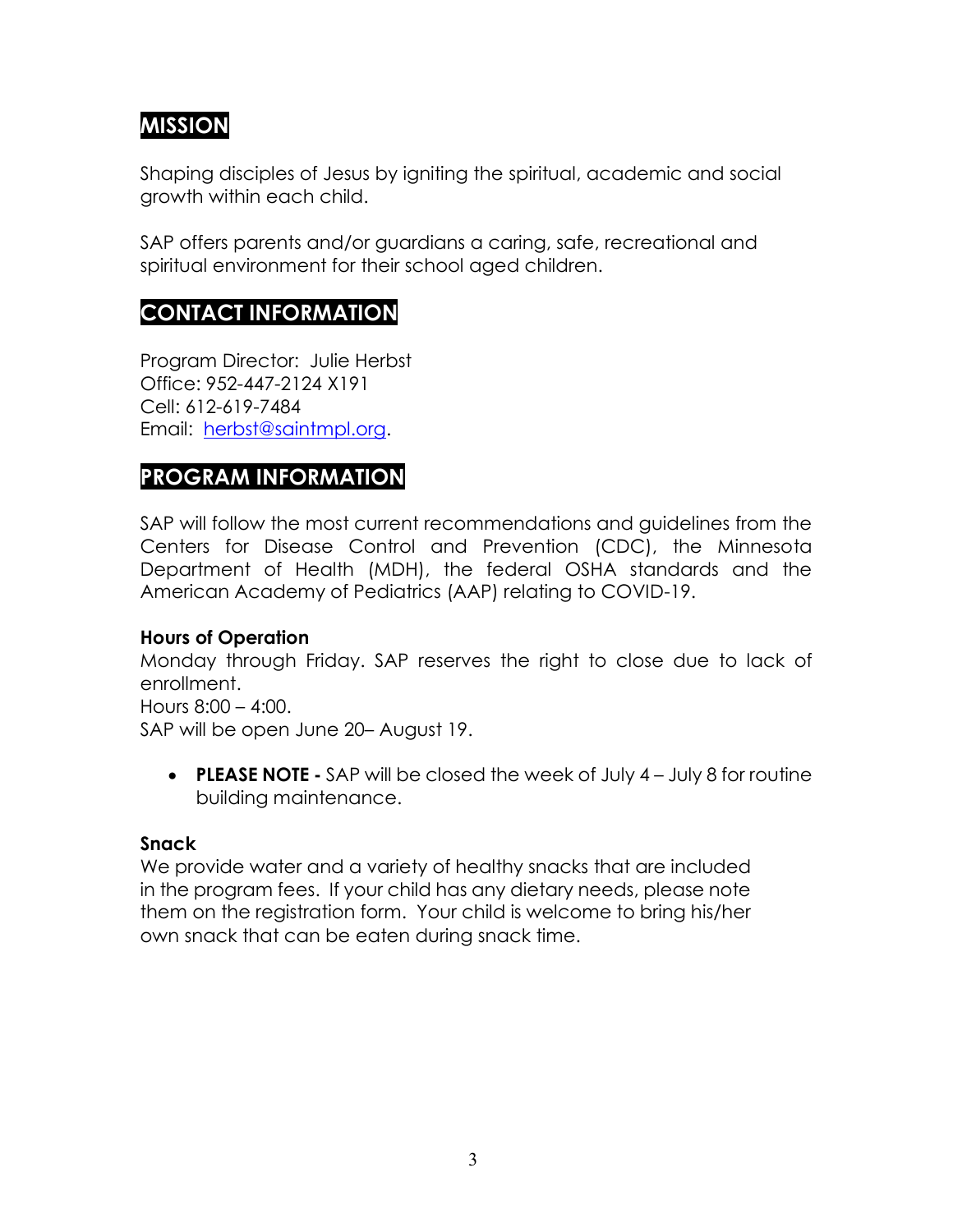# **Personal Belongings Policy**

We discourage bringing toys and electronics from home. We are **NOT** responsible for lost or stolen property. The use of electronic devices is permitted at the program during designated times only.

The use of headphones inhibits children from being able to hear our staff; therefore, they are **NOT** permitted at the program.

#### **Staff to Student Ratios**

SAP will adhere to a staff/student ratio of 1 to 16.

# **Care of** I**ll Children**

We ask parents/guardians to monitor their child for signs of illness and keep them home if they are sick. For the protection of all children and staff at SAP, parents/guardians will be notified immediately if their child is experiencing the following symptoms:

- Temperature of 100 or over
- New cough or a cough that gets worse
- Vomiting
- Diarrhea
- Rash
- Eye drainage when mucus or puss is present

Parents/guardians are expected to pick their child up as soon as possible. If parents are unavailable, the emergency contact will be notified.

Program staff will not administer medication without a written note signed by a doctor.

#### **Drop off and Pick up Procedures**

SAP will utilize the front parking lot for drop-off and pick-up. Provide names of anyone you designate to pick up your in your place.

Drop off can occur any time after 8:00. Please ring the bell outside of the doors leading to the multi-purpose room.

Pick up will occur at 4:00. Your child will be dismissed at 3:00 and occupied by a SAP staff member outside, on the sidewalk, in the school's front parking lot. Your child will be dismissed to you when your car is towards the front of the car line. If you need to pick up your child early, please ring the bell outside of the doors leading to the multi-purpose room.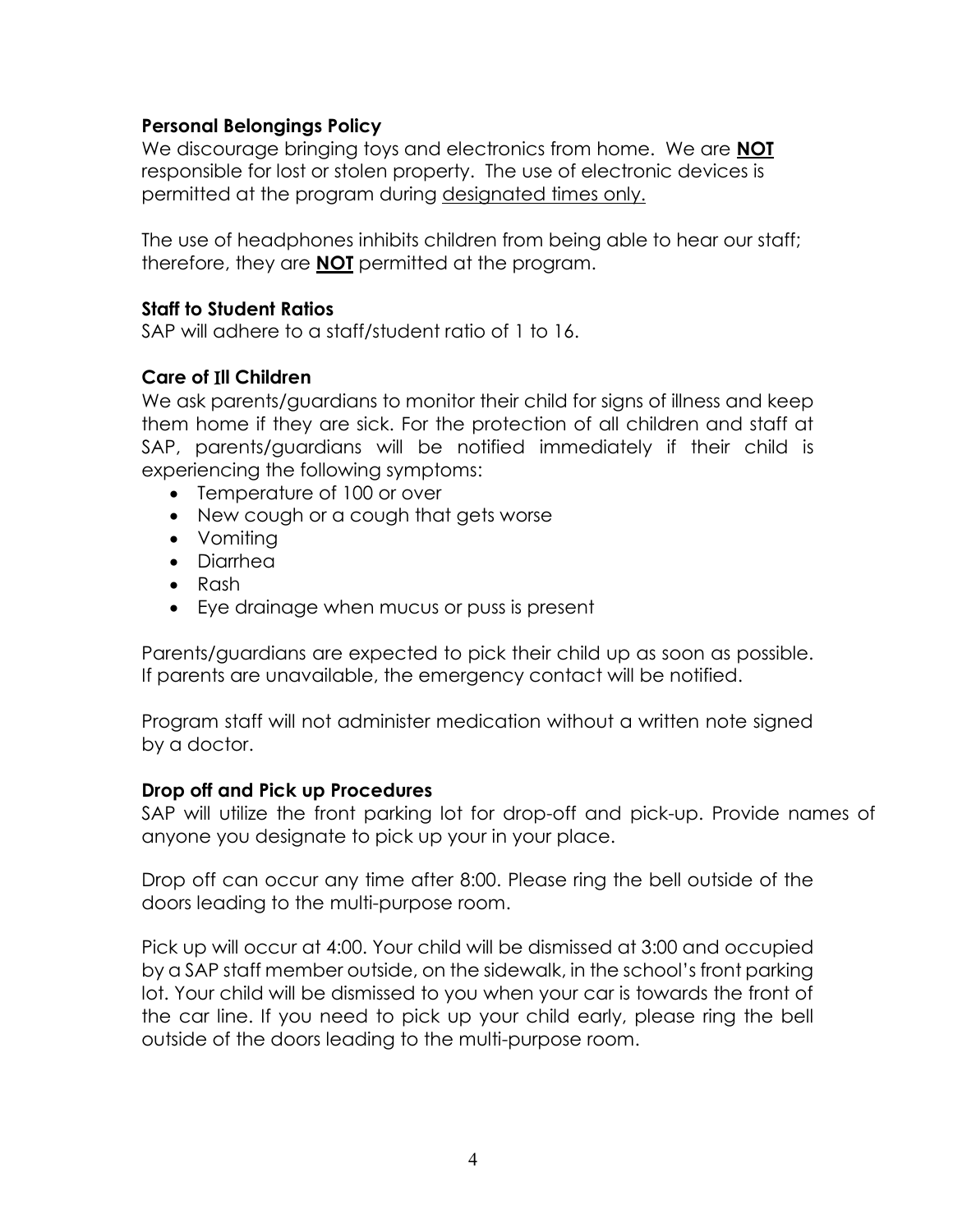# **Safety Guidelines**

SAP is designed to provide a safe, supervised summer environment for kindergarten through eighth grade students as a service to all parents in our community.

SAP will be adhering to the most current recommendations as it pertains to:

- Physical Distancing
- Face Coverings
- Hand Washing
- Cleaning + Disinfecting

SAP attendance is a privilege ~ the environment needs to be a safe place where everyone is treated with kindness, courtesy and respect. Children who do not meet the behavior requirements will be asked to find other summer care arrangements.

Supervision of children is the primary responsibility of the SAP program staff. Children will be supervised and in view of the program staff at all times. Children must ask permission to leave the program area.

# **Discipline Policy**

SAP believes that our staff should always be positive with your child/ren. Children respond and cooperate when they feel good about themselves. Learning to be responsible for oneself and one's own actions is a basic need of all children. Positive discipline involves correcting behavior rather than punishing the child. Positive discipline respects the rights of the individual and the group.

If inappropriate behavior develops, staff will encourage the child to verbalize his/her feelings and help develop an understanding of why a certain behavior is inappropriate. If inappropriate behavior continues, our staff will redirect the child to a new activity to change his/her focus. If the behavior continues, the child will be seated away from the group/activity for a period of time. If the behavior becomes a daily habit a *Behavior Incident Report* will be issued.

Our goal is to help each child develop self-control and self-esteem while learning independence and respect for him/her and others.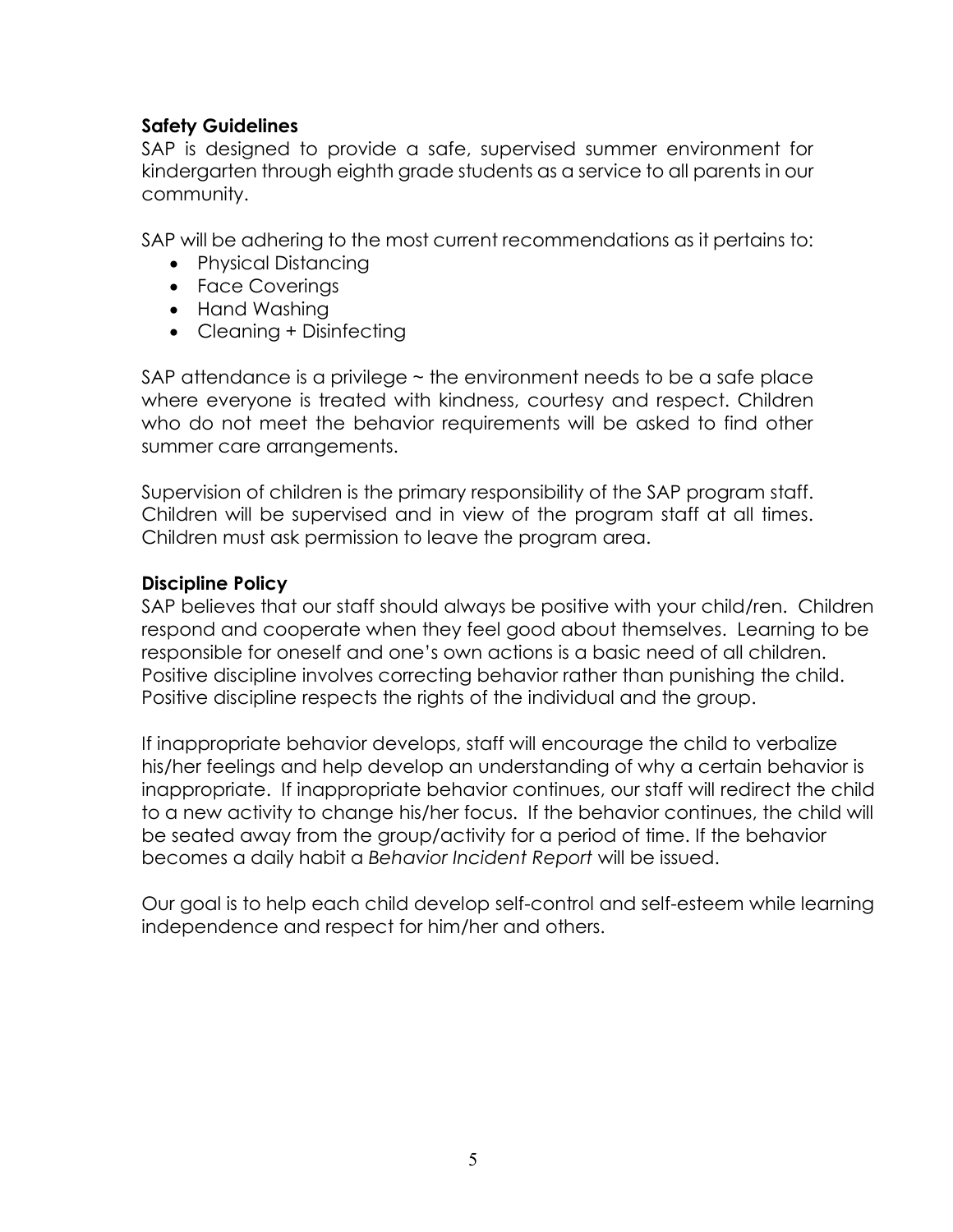# **Suspension/Expulsion Policy**

There may be reasons to suspend or expel a child from our program. Our staff will do everything possible to work with families of the child/ren to prevent this policy from being enforced.

The following are reasons we may have to suspend or expel a child from our services:

- The child is at risk of causing serious injury to other children or himself/herself.
- A parent or guardian threatens physical or verbal abuse towards a staff member.
- A parent exhibits habitual tardiness when picking up their child/ren.
- Failure of a child to adjust to appropriate behavior after a reasonable amount of time.
- Uncontrollable tantrums/angry outbursts.

In the event remedial action is not effective, the child's suspension will be issued in writing. During the suspension, SAP expects the child to learn to demonstrate the target behavior consistently, so that he/she may return to SAP in a positive way. Failure to comply with the terms of the suspension may result in an expulsion from the program.

# **REGISTRATION AND BILLING**

A Monthly Schedule and Contract will need to be submitted to SAP by the 15<sup>th</sup> of the previous month indicating what days your child/ren will be attending. SAP will use this schedule for billing purposes on the 1<sup>st</sup> of the month.

All tuition will be collected via TADS Billing Management.

Registration and enrollment fees are prepaid and non-refundable.

## **Fees**

The 2022 fee schedule for SAP is as follows:

- Registration fee: \$60 per child
- Session fee  $(8:00 4:00)$ : \$53
- Drop-in session fee (no registration fee billed): \$58
- Field trip fee: \$10
- A \$1 charge per minute after 4:00.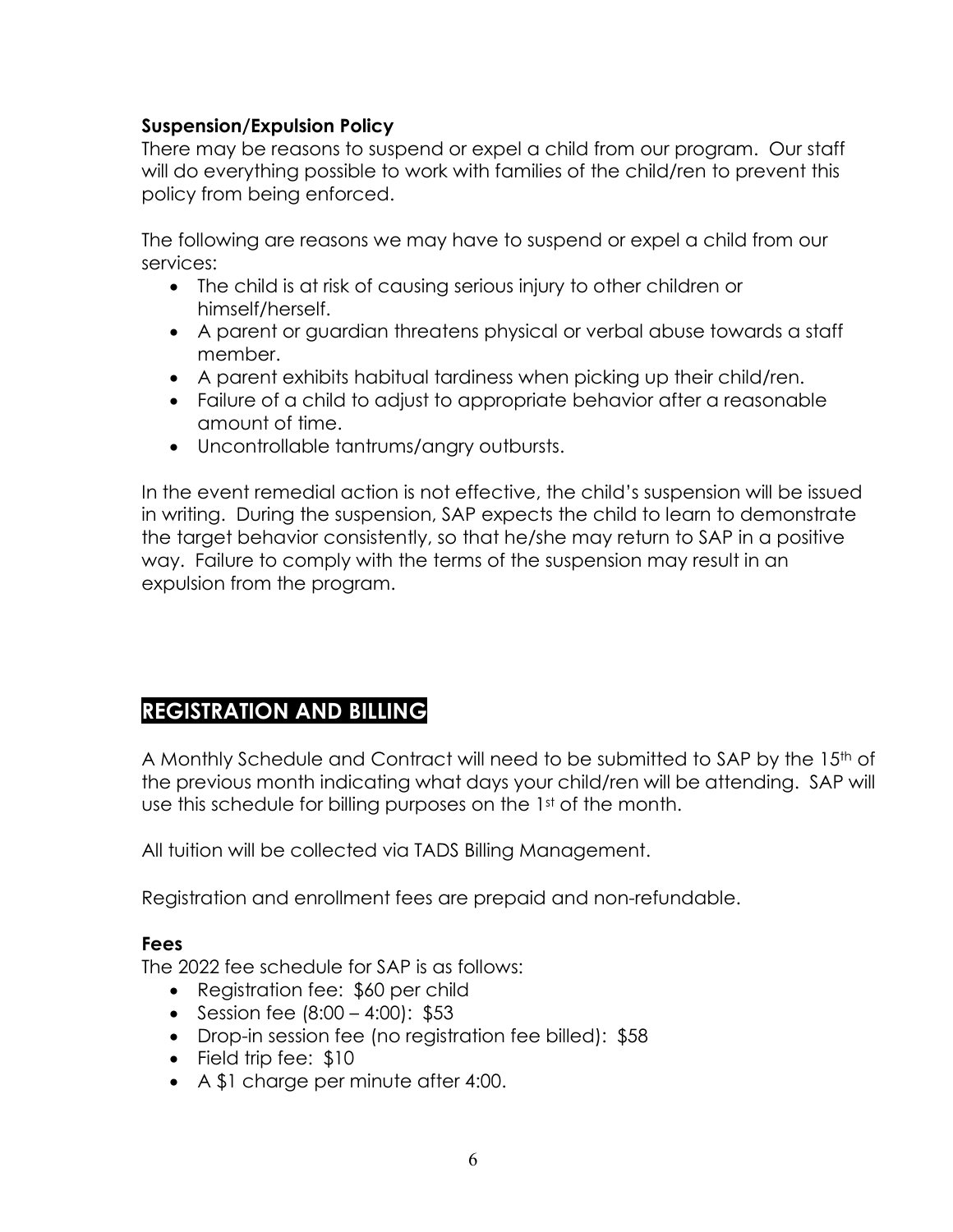## **Drop In Care**

Before you may utilize drop in care, a SAP Registration Form must be on file. Drop in care will be dependent upon space available, as we cannot exceed our student to staff ratio of 1:16. Please provide us with as much notice as possible so that we may be adequately staffed.

#### **Schedule Changes and Program Withdrawal**

Two weeks' notice is required when making a schedule change or withdrawal from the program. Written notice must be provided to the program director. Regularly scheduled payments will continue during the two weeks before changes take effect.